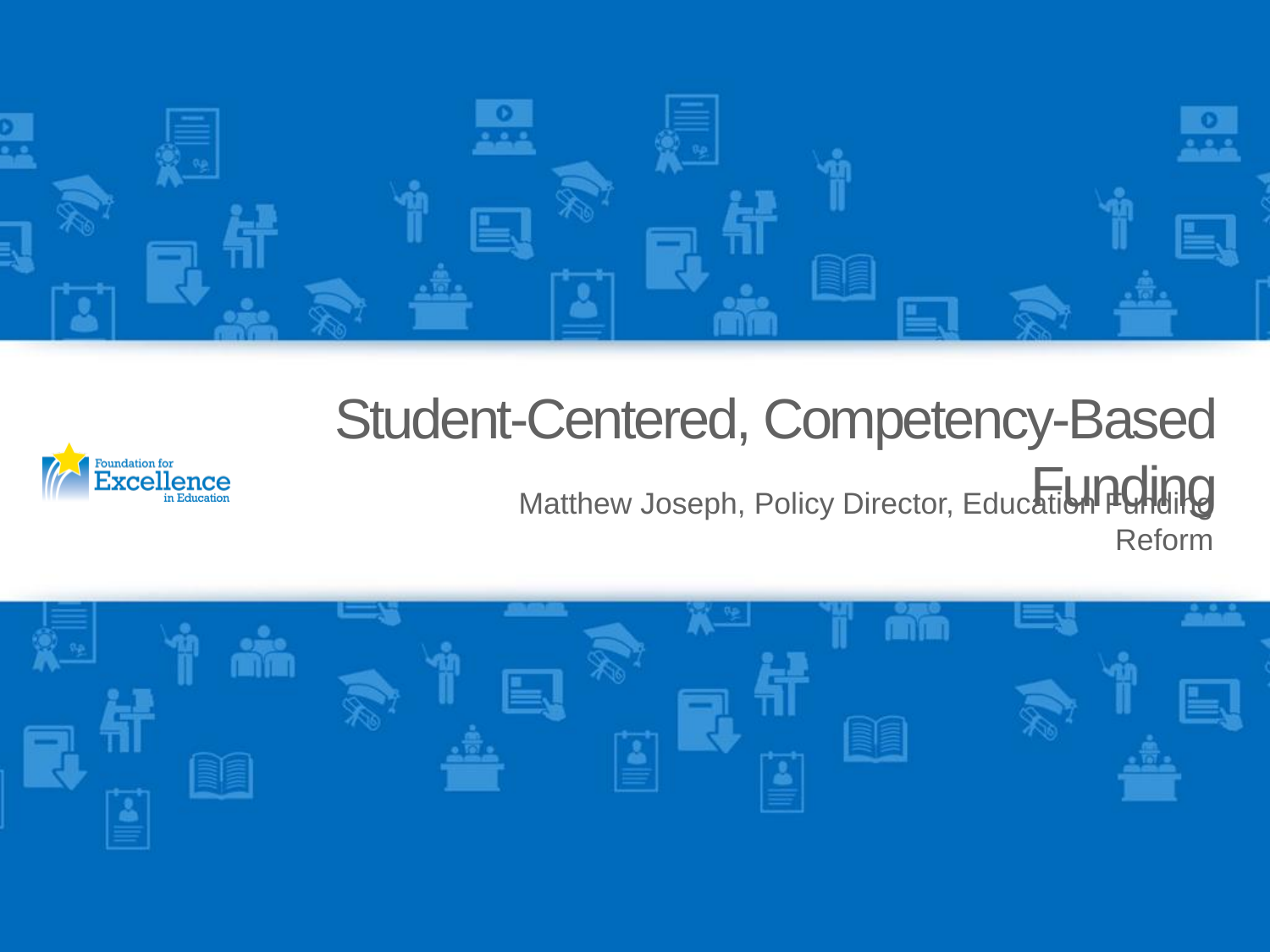# **Foundation for Excellence in Education**

501(c)(3) organization whose vision is to build an education system that maximizes every student's potential for learning and prepares all students for success in the 21st century.

#### **Our Guiding Principles**

All children can learn.

All children should learn at least a year's worth of knowledge in a year's time.

All children will achieve when education is organized around the singular goal of student success.

#### **What We Do**



Jeb Bush

Chairman 43rd Governor of Florida



**State** 

Dr. Condoleezza  $66t$ Riges. Secretary of



F. Philip **Handy** CEO Winter Park

Capital



**Brown** Partner WilmerHal e

César Conde

Chairman **NBCUnivers** al International

Group



Our c3 Board of Directors

Eric **Cantor** 

Vice Chairman & Managing **Director** Moelis & Company



W. Gaston Caperton,







**Betsy** DeVos



Klein Chief Policy & **Strategy** Officer Oscar Health





William **Oberndorf** Charles R. **Schwab** 

Chairman **Oberndorf Enterprises** 

Chairman The Charles **Schwab** Corp.

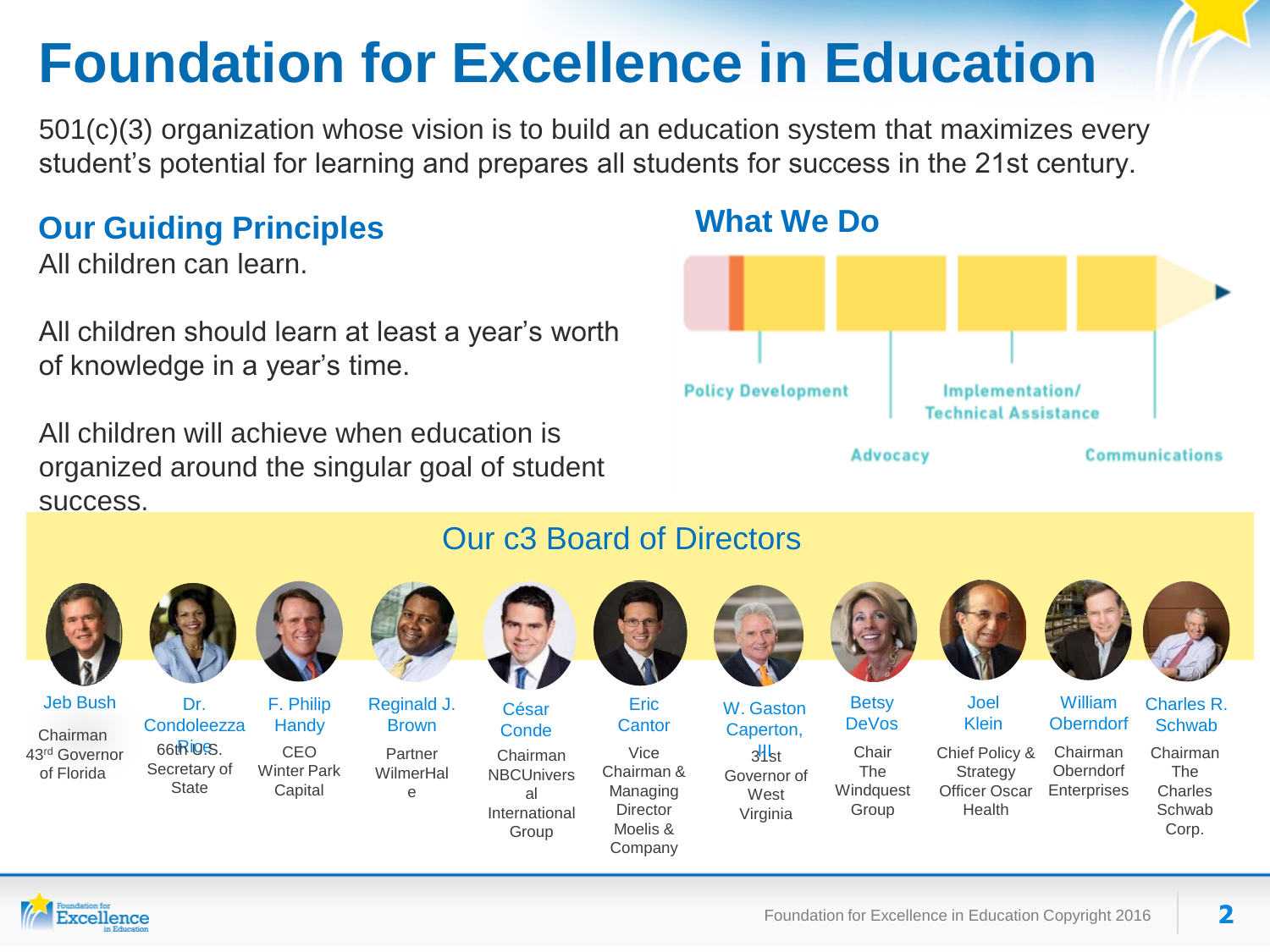## **The Benefits of Student-Centered Funding**

**Student-centered funding is designed for education in the 21st century.**







Students can receive instruction from more than one provider at the same time.



Student need varying amounts of time to achieve college and career readiness.

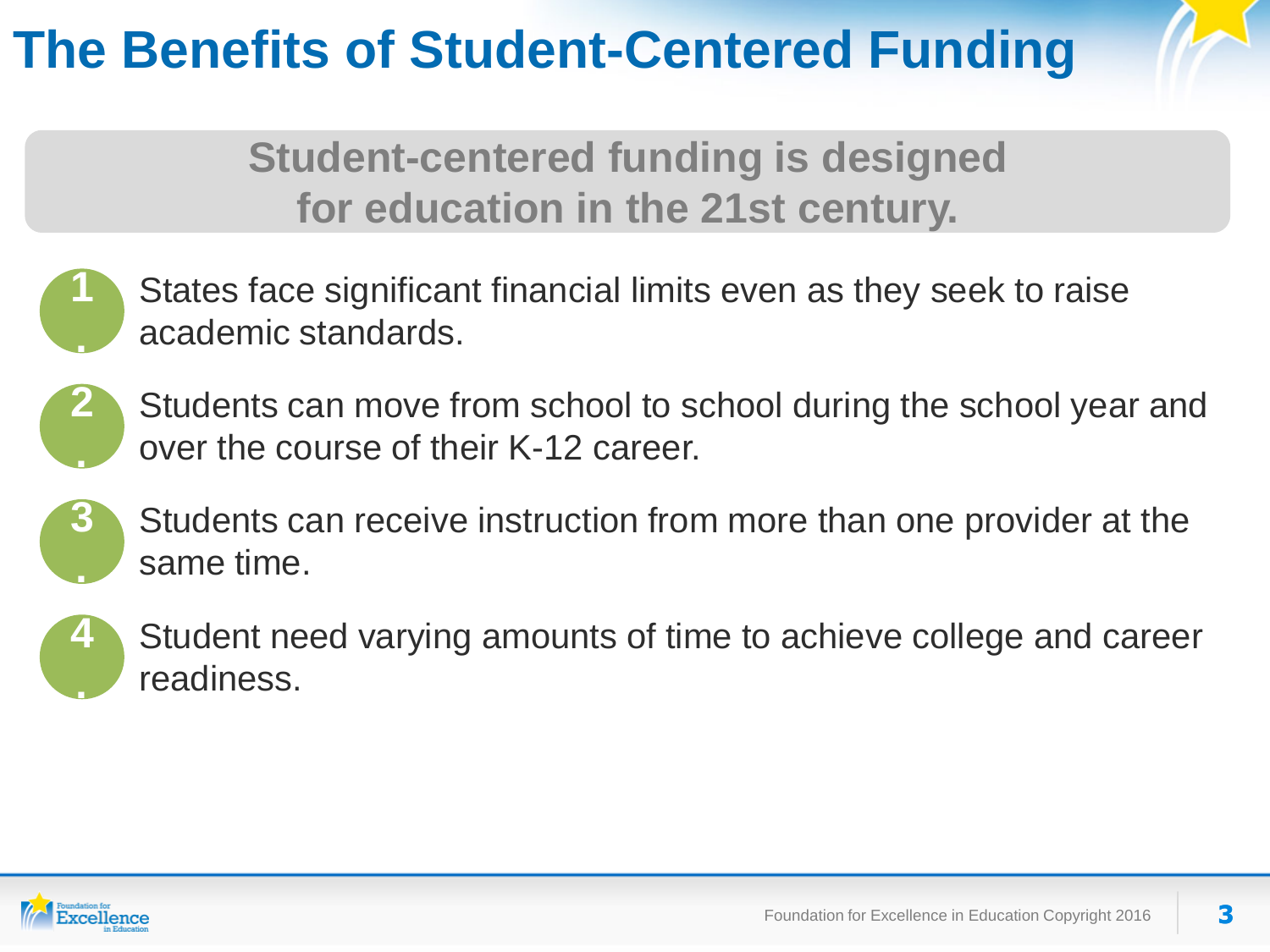# **Implementing Student-Centered Funding**

**States have collapsed a multitude of funding programs into a student-centered funding formula.**





A state establishes a base funding amount per student needed to educate a student with no special needs or disadvantages.



A state establishes weights for certain types of students such that all districts are able and willing to enroll students with special services and disadvantages. These weights are used to calculate a weighted student enrollment for each district.

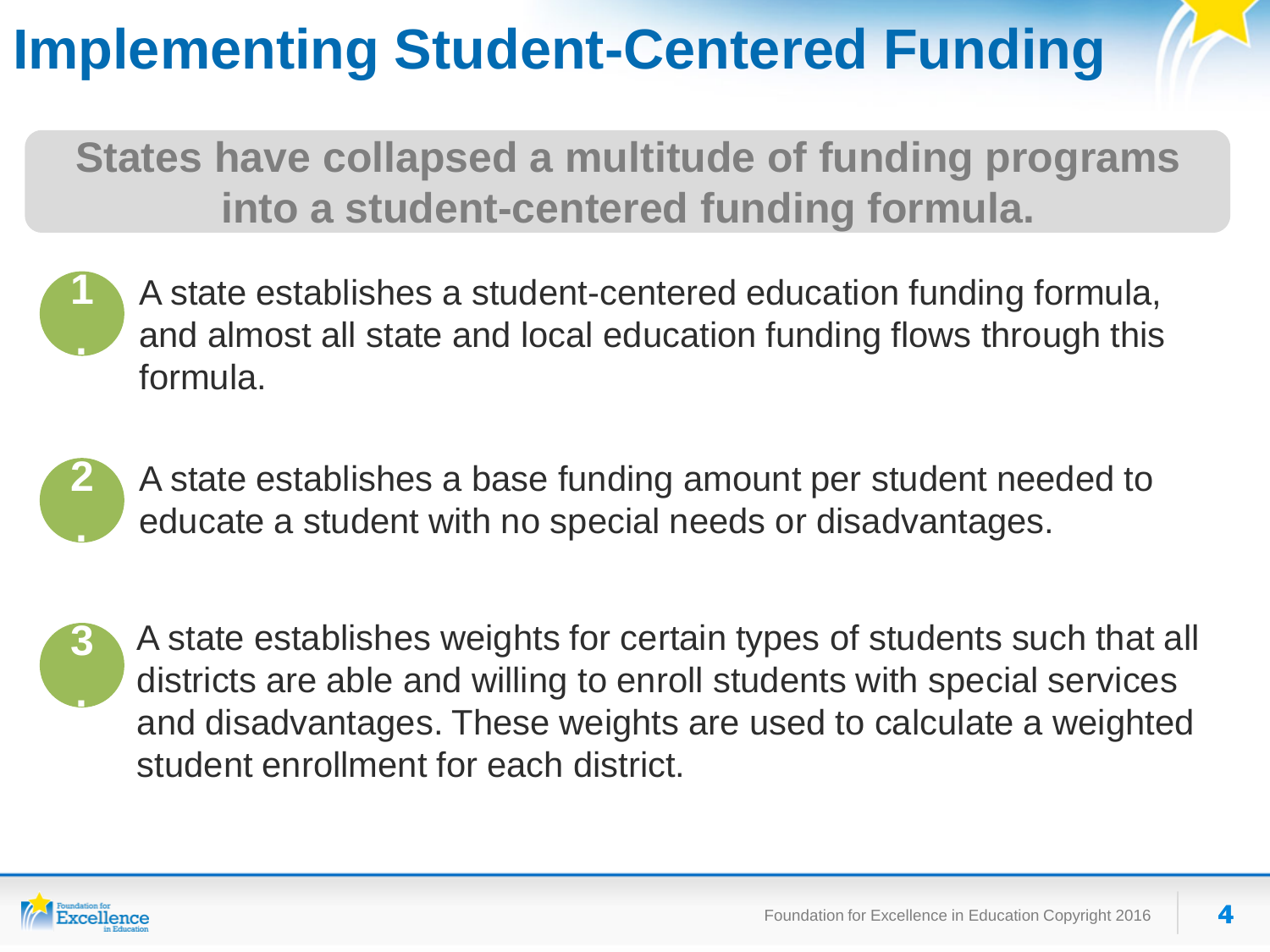# **Implementing Student-Centered Funding**

**4 .** A state establishes a state and local share of the base funding amount per student that reflects local wealth. For each jurisdiction, a state provides the state share times the weighted student enrollment. A state requires each local jurisdiction to raise revenue necessary to provide its local share times the weighted student enrollment.



A state requires transparency by districts on expenditures in each school, reflecting actual salaries.

**6 .** The weighted student enrollment reflects the current enrollment in each district, with at least several adjustments during the school year.



A state also provides funding based on credits earned, course modules completed and/or competencies achieved.

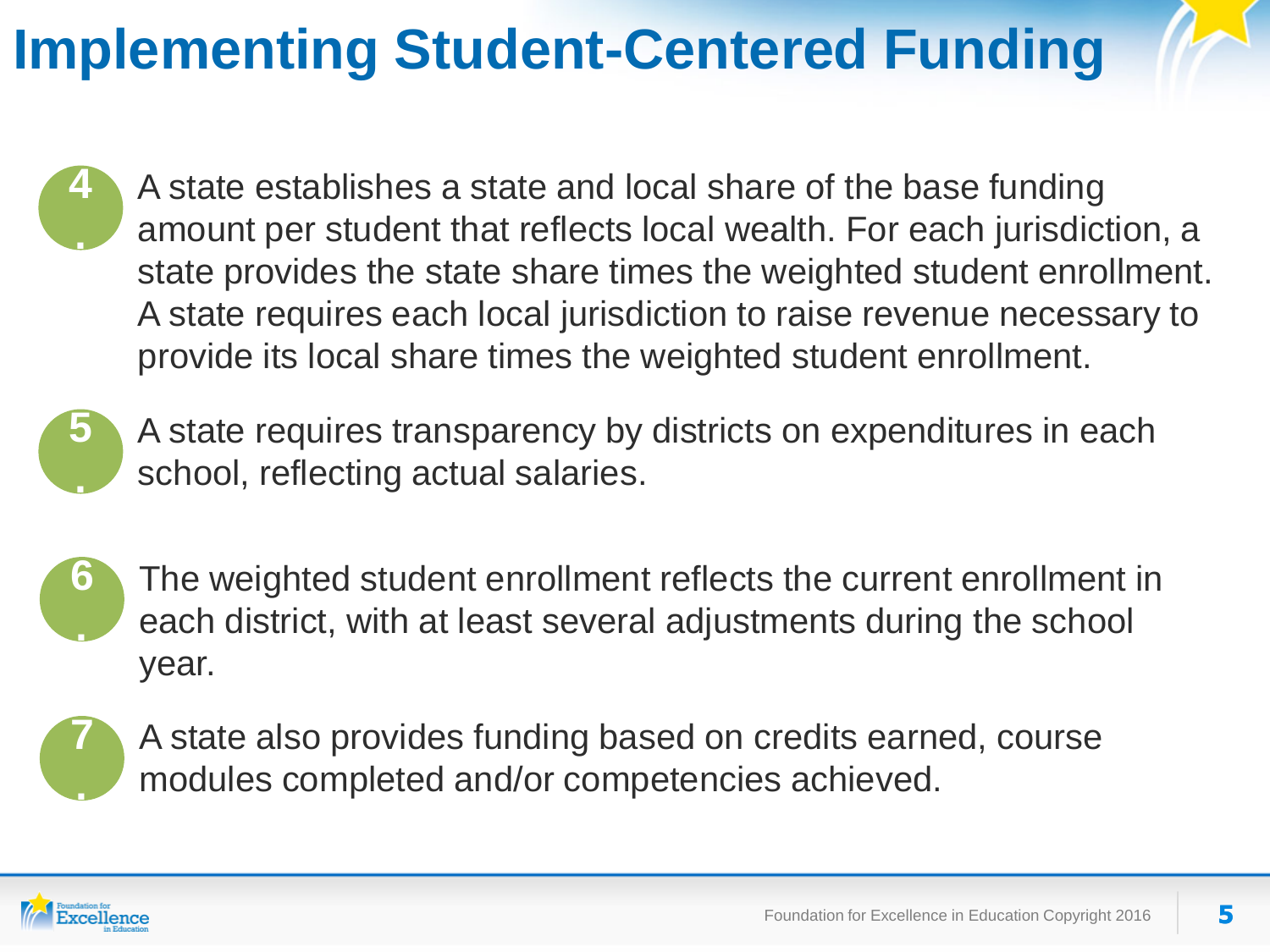## **Counting Students**

**Enrollment-based counting provides greater flexibility, but it only addresses some of the obstacles to competency-based education.**



Still need to determine whether "instruction" includes online learning and apprenticeships, and if so, how to count it. **2 .**



Still need to decide how to divide up funding between multiple providers, without limiting student access or penalizing acceleration.



Still need to incentive instructional quality and student mastery, including how to support the extra time some students need.

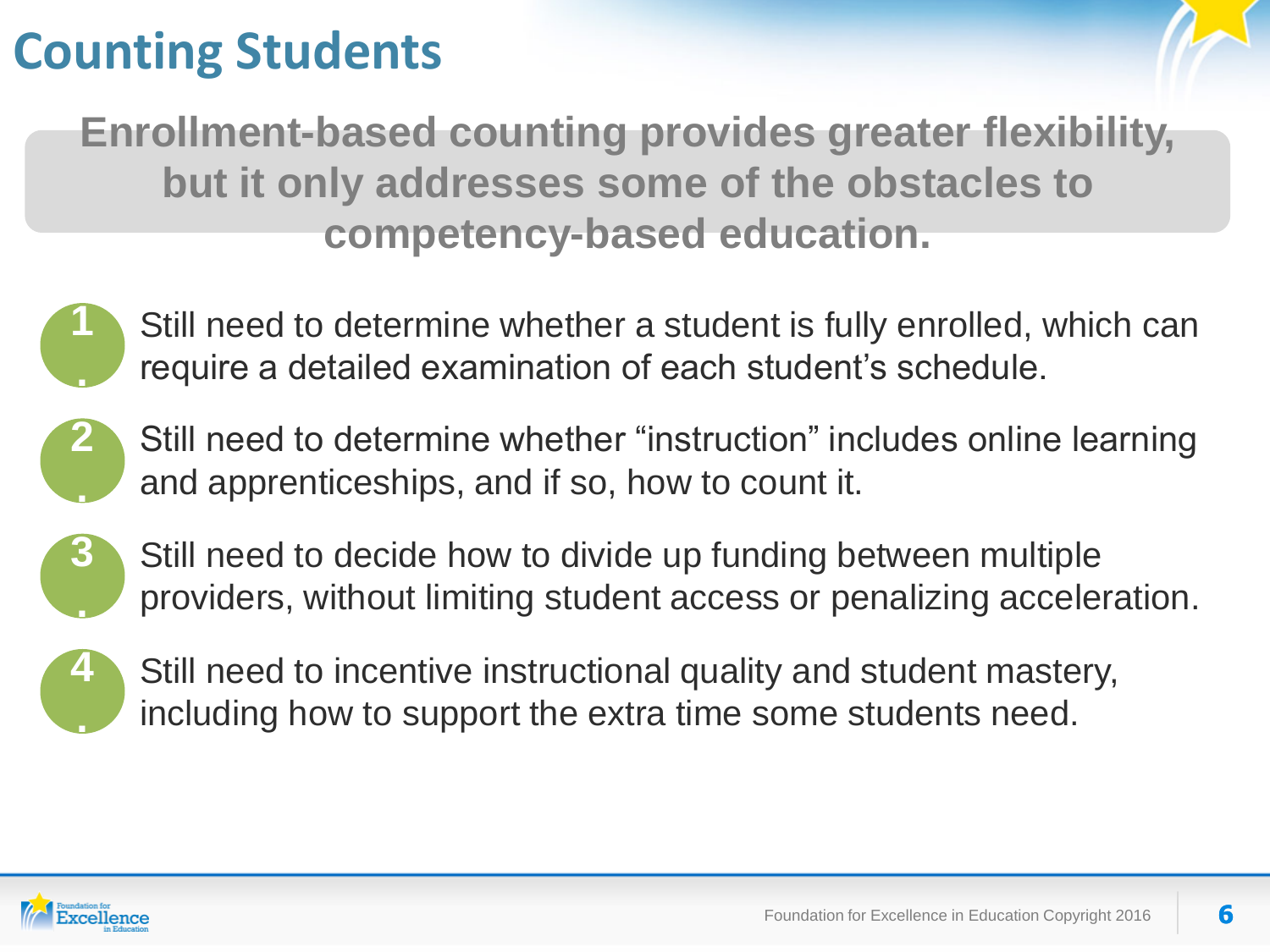#### **Lessons from the states.**

**States are flexing their existing funding systems, while using online courses to explore competency-based funding.**

- **1 .**
- **Colorado** proactively worked to recognize online and blended learning as an hour of instruction. **Florida** funds apprenticeship-type courses as long as they are approved through the state's course
- directory.<br>**Utah** bases funding on hours, periods or credits enrolled relative to a full time student.



**2**

**.**

**New Hampshire** does not reduce funding to districts if students take online courses. **Utah** provides extra funding if a student intends to graduate early.



**New Hampshire** pays its online course provider based on course modules completed. **Florida** pays for courses completed. **Utah** pays 50% based on timely course completion.